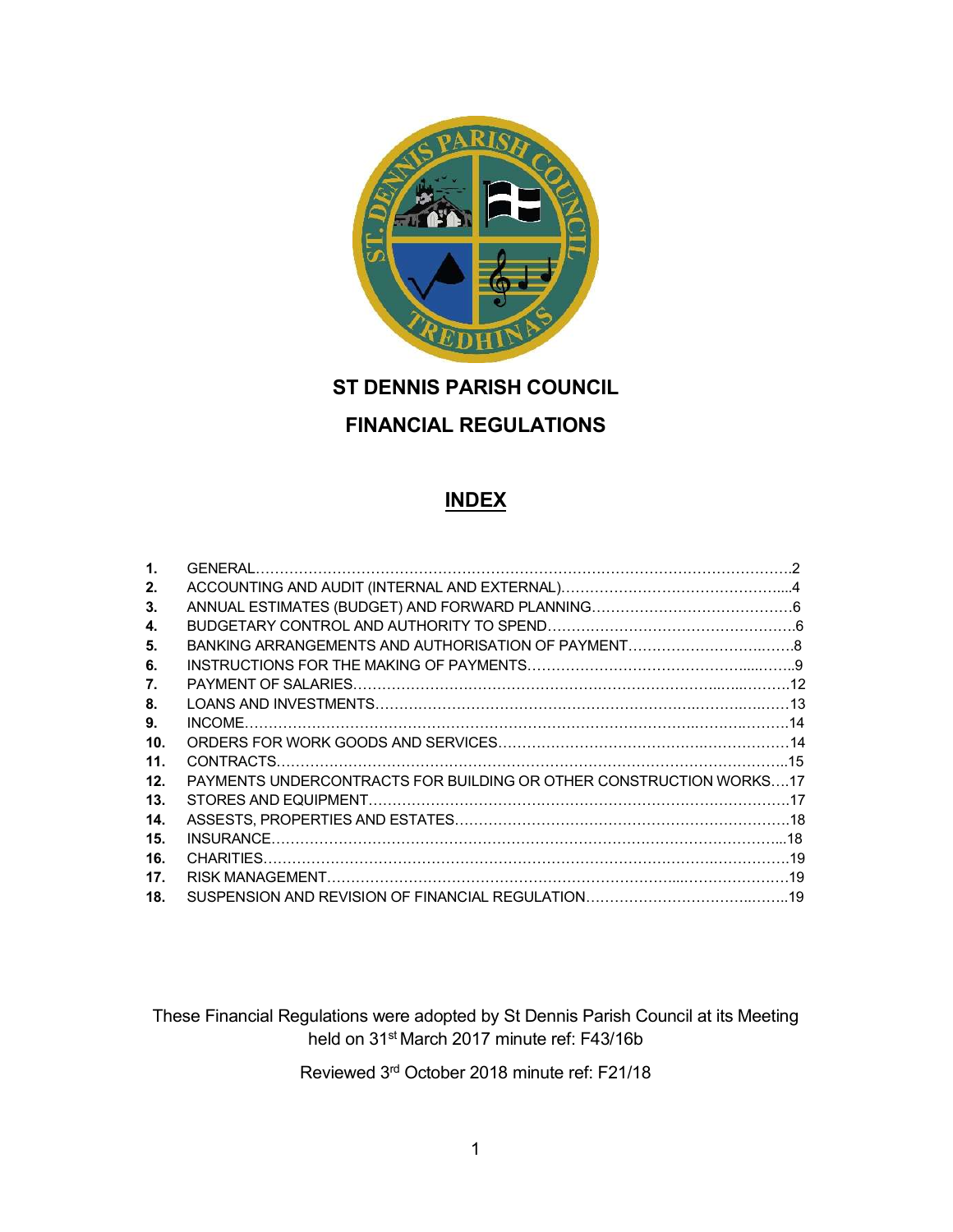### GENERAL

- 1.1 These financial regulations govern the conduct of financial management by the council and may only be amended or varied by resolution of the council. Financial regulations are one of the council's three governing policy documents providing procedural guidance for members and officers. Financial regulations must be observed in conjunction with the council's standing orders<sup>1</sup> and any individual financial regulations relating to contracts.
- 1.2. The council is responsible in law for ensuring that its financial management is adequate and effective and that the council has a sound system of internal control which facilitates the effective exercise of the council's functions, including arrangements for the management of risk.
- 1.3 The council's accounting control systems must include measures:
	- for the timely production of accounts;
	- the safe an efficient safeguarding of public money;
	- Prevent and detect inaccuracy and fraud; and
	- Identify the duties of officers.
- 1.4 These financial regulations demonstrate how the council meets these responsibilities and requirements.
- 1.5 At least once a year, prior to approving the Annual Governance Statement, the council must review the effectiveness of its system of internal control which shall be in accordance with proper practices.
- 1.6 Deliberate or wilful breach of these regulations by an employee may give rise to disciplinary proceedings.
- 1.7 Members of Council are expected to follow the instructions within these Regulations and not to entice employees to breach them, as a breach by an employee is classed as gross misconduct. Failure to follow instructions within these Regulations brings the office of councillor into disrepute.
- 1.8 The Responsible Financial officer (RFO) holds a statutory office to be appointed by the council. The Clerk has been appointed as RFO for this council and these regulations will apply accordingly.
- 1.9 The Responsible RFO;
	- acts under the policy direction of the council;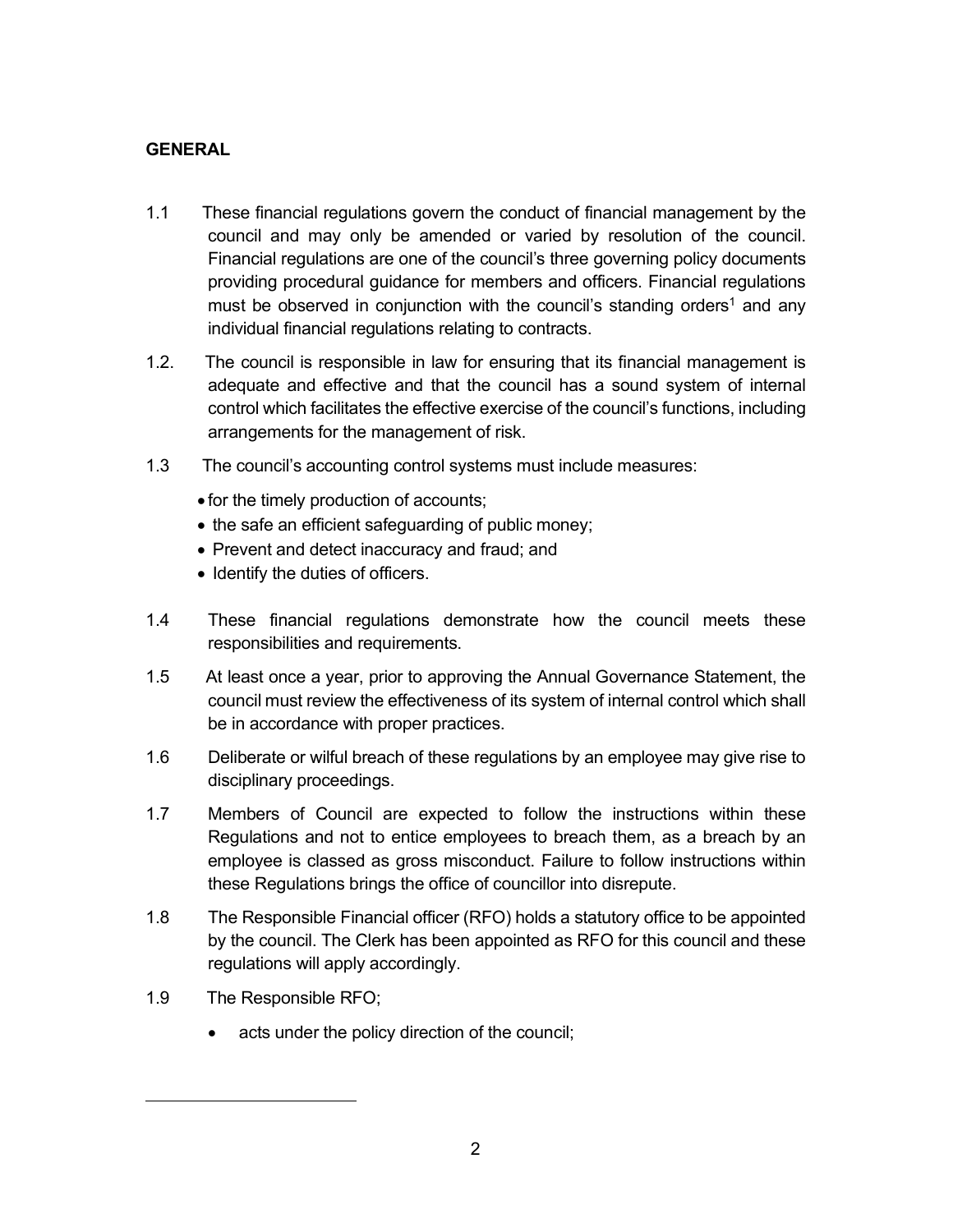- administers the council's financial affairs in accordance with all Acts, regulations and proper practices;
- determines on behalf of the council its accounting records and accounting control systems;
	- **e** ensures the accounting control systems are observed;
	- maintains the accounting records of the council keeping records up to date in accordance with proper practices;
	- assists the council to secure economy, efficiency and effectiveness in the use of resources; and
	- produces financial management information as required by the council.
- 1.10 The accounting records determined by the RFO shall be sufficient to show and explain all the council's transactions and to enable the RFO to ensure that any income and expenditure account and statement of balances, or record of receipts and payments and additional information, as the case may be, or management information prepared for the council from time to time comply with the Accounts and Audit Regulations.
- 1.11 The accounting records determined by the RFO shall in particular contain:
	- entries from day to day of all sums of money received and expended by and the matters to which the income and expenditure or receipts and payments account relate;
	- a record of the assets and liabilities of the council: and
	- wherever relevant, a record of the council's income and expenditure in relation to claims made, or to be made for any contribution, grant or subsidy.
- 1.12 The accounting control systems determined by the RFO shall include:
	- procedures to ensure that financial transactions of the council are recorded as soon as reasonably practicable and as accurately and reasonably as possible;
	- procedures to enable the prevention and detection of inaccuracies and fraud and the ability to reconstruct lost records;
	- identification of the duties of officers dealing with financial transactions and the division of responsibilities of those officers in relation to significant transactions;
	- procedures to ensure that uncollectable amounts including any bad debts are not submitted to the council for approval to be written off except with the approval of the RFO and that approvals are shown in the accounting records; and
	- measures to ensure that risk is properly managed.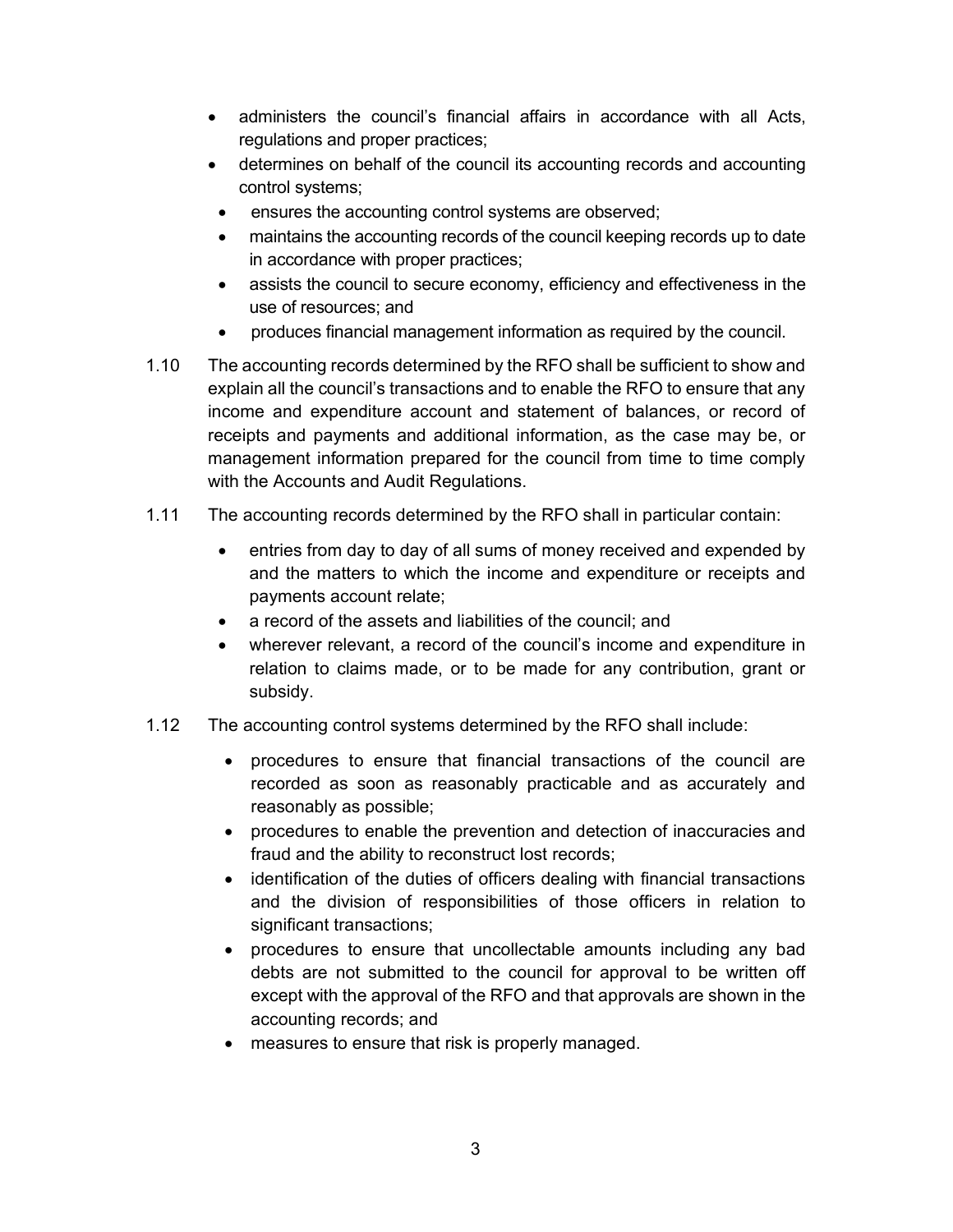- 1.13 The council is not empowered by these Regulations or otherwise to delegate certain specified decisions in particular, any decision regarding:
	- setting the final budget or the precept (council tax requirement);
	- approving accounting statements;
	- approving an annual governance statement;
	- borrowing;
	- writing off bad debts;
	- declaring eligibility for the General Power of Competence; and
	- addressing recommendations in any report from the internal or external auditors, this shall be a matter for the full council only.
- 1.14 In addition, the council must:
	- Determine and keep under regular review the bank mandate for all council bank accounts.
	- Approve any grant or single payment in excess of £1000; and
	- in respect of the annual salary for any employee have regard to recommendations about annual salaries of employees made by the relevant committee in accordance with its terms of reference.
- 1.15 In these financial regulations, references to the Accounts and Audit Regulations or 'the regulations' shall mean the regulations issued under the provisions of section 27 of the Audit Commission Act 1998, or any superseding legislation, and then in force unless otherwise specified.

In these financial regulations, the term 'proper practice' or 'proper practices' shall refer to guidance issued in Governance and Accountability for Local Councils - a Practitioners' Guide (England) issued by the Joint Practitioners Advisory Group (JPAG).

### ACCOUNTING AND AUDIT (INTERNAL AND EXTERNAL)

- 2.1 All accounting procedures and financial records of the council shall be determined by the RFO in accordance with the Accounts and Audit Regulations, appropriate guidance and proper practices.
- 2.2 On a regular basis, at least once in each quarter, and at each financial year end, a member other than the Chairman or a cheque signatory shall be appointed to verify bank reconciliations (for all accounts) produced by the RFO. The member shall sign the reconciliations and the original bank statements (or similar document) as evidence of verification. This activity shall on conclusion be reported, including any exceptions, to and noted by the council Finance Committee.
- 2.3 The RFO shall be responsible for completing the council's annual financial statements, annual report, and any related documents of the council contained in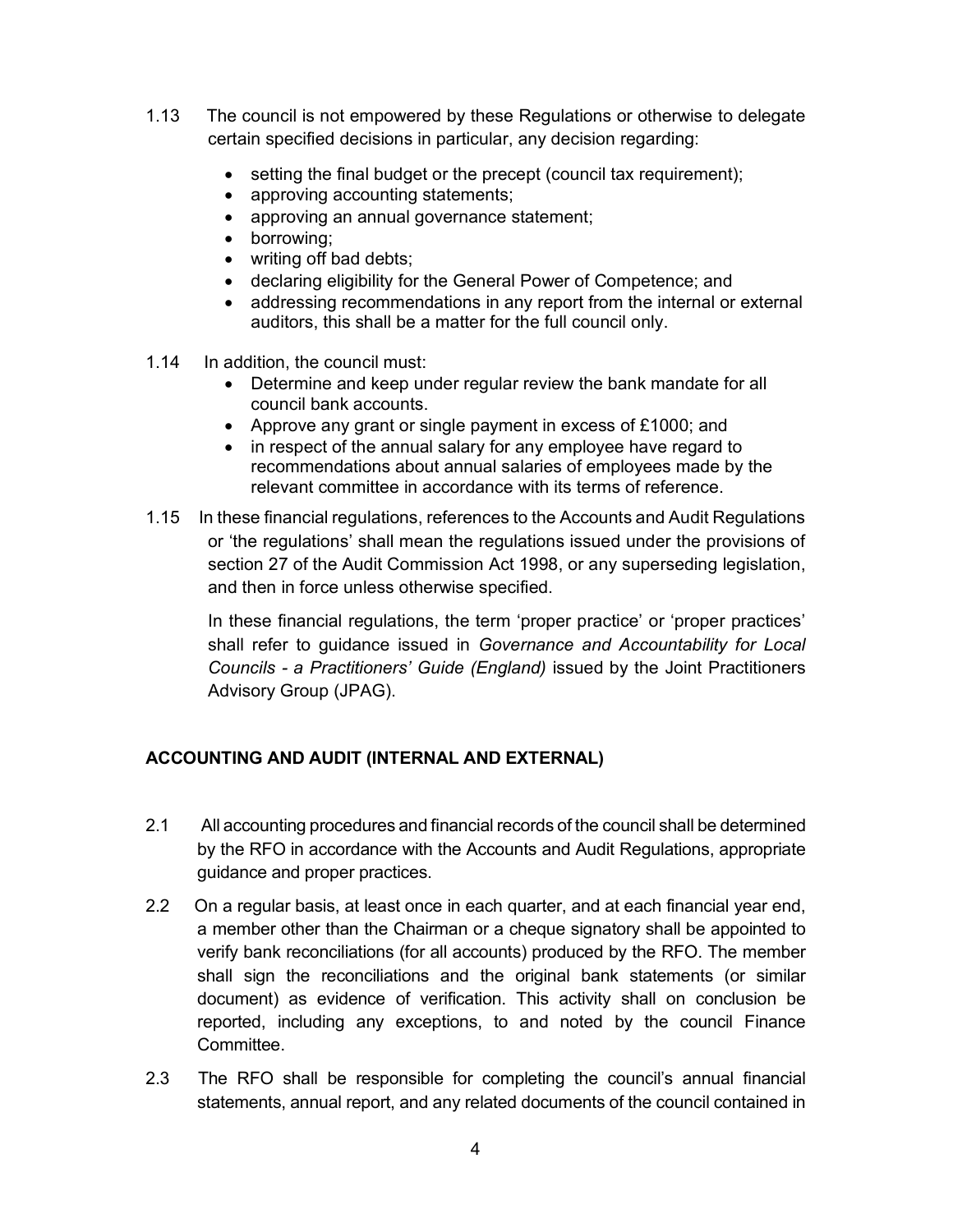the Annual Return, as soon as practicable after the end of the financial year and having certified the accounts shall submit them and report thereon to the council within the timescales set by the Accounts and Audit Regulations.

- 2.4 The Council shall ensure that there is an adequate and effective system of internal audit of its accounting records, and of its system of internal control in accordance with proper practises. Any officer or member of the council shall make available such documents and records to be necessary for the purpose of the audit and shall, as directed by the council, supply the RFO, internal auditor, or external auditor with such information and explanation as the council considers necessary for that purpose.
- 2.5 The internal auditor shall be appointed by and shall carry out the work in relation to internal controls required by the council in accordance with proper practices.
- 2.6 The internal auditor shall
	- be competent and independent of the financial operations of the council;
	- report to the council in writing, or in person, on a regular basis with a minimum of one annual written report during each financial year;
	- demonstrate competence, objectivity and independence, be free from any actual or perceived conflicts of interest, including those arising from family relationships; and
	- have no involvement in the financial decision making, management or control of the council.
- 2.7 Internal or external auditors may not under any circumstances:
	- perform any operational duties for the council;
	- initiate or approve accounting transactions; or
	- direct the activities of any council employee, except to the extent that such employees have been appropriately assigned to assist the internal auditor.
- 2.8 For the avoidance of doubt, in relation to internal audit the terms 'independent' and 'independence' shall have the same meaning as described in proper practices.
- 2.9 The RFO shall make arrangements for the exercise of electors' rights in relation to the accounts including the opportunity to inspect the accounts, books, and vouchers and display or publish any notices and statements of account required by Audit Commission Act 1998, or any superseding legislation, and the Accounts and Audit Regulations.
- 2.10 The RFO shall, without undue delay, bring to the attention of all councillors any correspondence or report from internal or external auditors.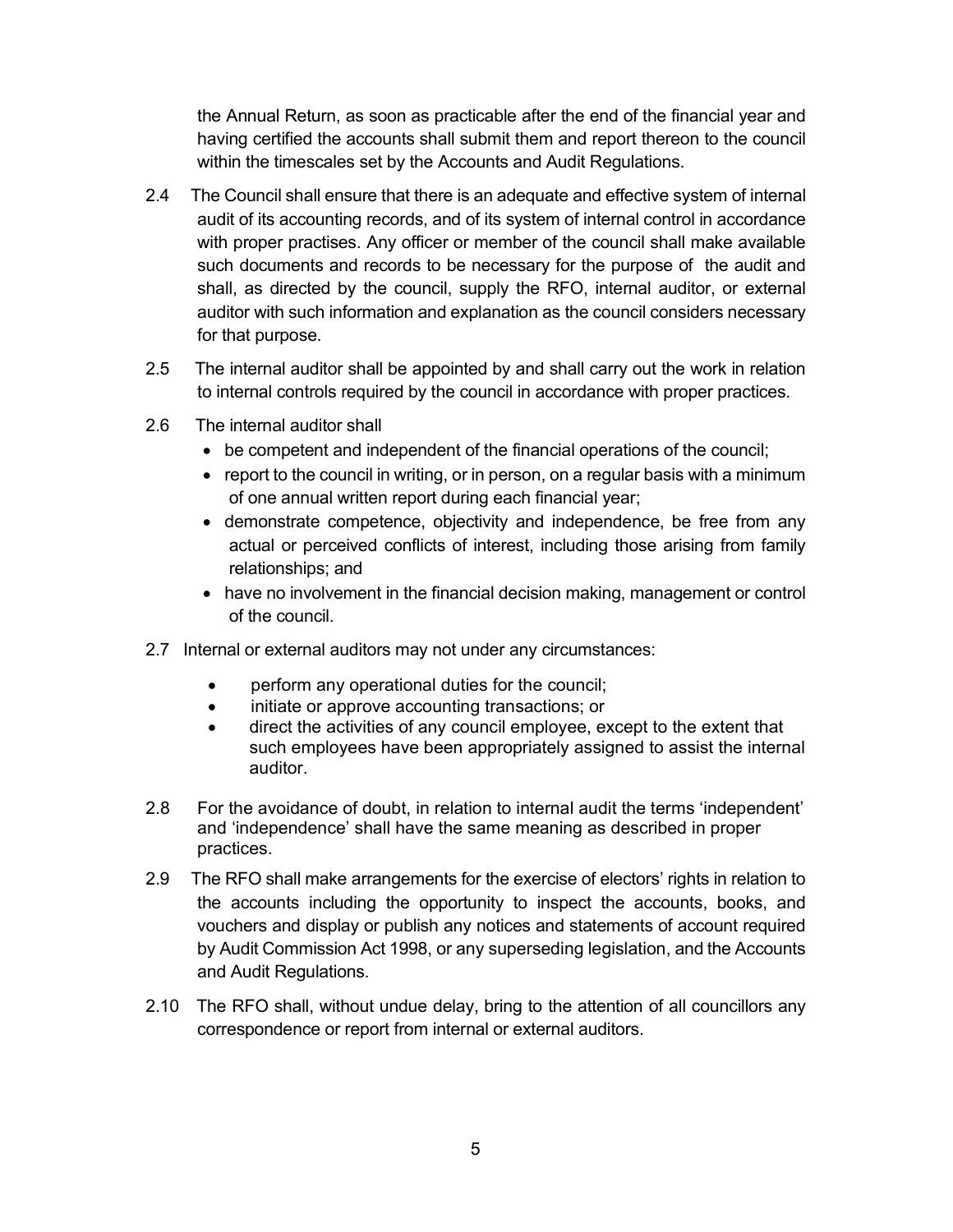## ANNUAL ESTIMATES (BUDGET) AND FORWARD PLANNING

#### 3. Annual estimates (budget) and forward planning

3.1. Each committee shall review its annual forecast of receipts and payments. Having regard to the forecast, it shall thereafter formulate and submit proposals for the following financial year to the council not later than the end of November each year including any proposals for revising the forecast.

#### **Existing**

- 3.1 Each committee shall formulate and submit proposals to the finance committee in respect of revenue and capital costs for the following financial year no later than the end of 2<sup>nd</sup> week in September each year giving consideration to long term financial commitments. The Finance committee shall submit all proposals to full council for approval.
- 3.2 The RFO shall each year, by no later than the end of November, prepare detailed estimates of all receipts and payments including the use of reserves and all sources of funding for the following financial year in the form of a budget to be considered by the General Purpose, Finance & Audit Committee. The General Purpose, Finance & Audit Committee shall then submit the budget for recommendation to full council for approval.
- 3.3 The council shall consider annual budget proposals in relation to the council's three year forecast of revenue and capital receipts and payments including recommendations for the use of reserves and sources of funding and update the forecast accordingly.
- 3.4 The council shall fix the precept, and relevant basic amount of council tax to be levied for the ensuing financial year not later that the end of December each year. Precept for the next financial year by the end of December each year. The RFO shall issue the precept to the billing authority and shall supply each member with a copy of the approved annual budget.
- 3.5 The approved annual budget shall form the basis of financial control for the ensuing year.

### BUDGETARY CONTROL AND AUTHORITY TO SPEND

- 4.1 Expenditure on revenue items may be authorised up to the amounts included for that class of expenditure in the approved budget. The authority is to be determined by:
	- $\bullet$  the council for all items over 5000;
	- a duly delegated committee of the council for items over £1000;
	- the clerk, in conjunction with the Chairman of the Council or Chairman of the appropriate committee, for any items below £1000.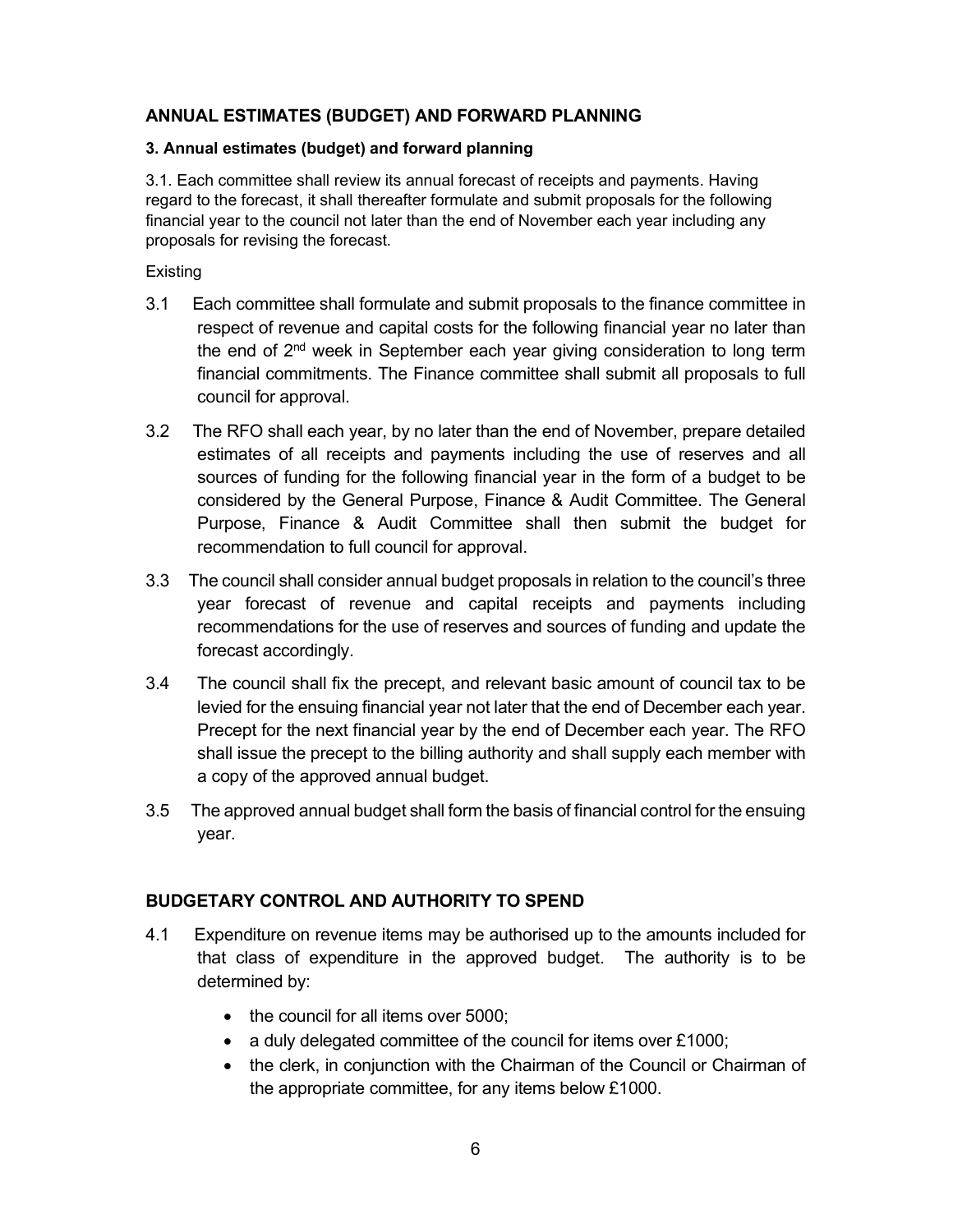- Such authority is to be evidenced by a minute or by an authorisation slip duly signed by the Clerk, and where necessary also the appropriate Chairman.
- Contracts may not be disaggregated to avoid controls imposed by these regulations.
- 4.2 No expenditure may be authorised that will exceed the amount provided in the revenue budget for that class of expenditure other than by resolution of the council, or duly delegated committee. During the budget year and with the approval of council having considered fully the implications for public services, unspent and available amounts may be moved to other budget headings or to an earmarked reserve as appropriate.
- 4.3 Unspent provisions in the revenue or capital budgets for completed projects shall not be carried forward to a subsequent year.
- 4.4 The salary budgets are to be reviewed at least annually in September for the following financial year and such review shall be evidenced by a hard copy schedule signed by the Clerk and the Chairman of Council or relevant committee. The RFO will inform committees of any salary changes impacting on their budget requirement for the coming year in good time.
- 4.5 In cases of extreme risk to the delivery of council services, the clerk may authorise revenue expenditure on behalf of the council which in the clerk's judgement it is necessary to carry out. Such expenditure includes repair, replacement or other work, whether or not there is any budgetary provision for the expenditure, subject to a limit of £1000. If the cost of such works is above £500 the clerk will seek permission in the first instance from the Chairman and Vice Chair, if they are unavailable then permission may be sought from two other councillors. The Clerk shall report such action to the chairman as soon as possible and to the council as soon as practicable thereafter.
- 4.6 No expenditure shall be authorised in relation to any capital project and no contract entered into or tender accepted involving capital expenditure unless the council is satisfied that the necessary funds are available, and the requisite borrowing approval has been obtained.
- 4.7 All capital works shall be administered in accordance with the council's standing orders and financial regulations relating to contracts.
- 4.8 The RFO shall regularly provide the council with a statement of receipts and payments to date under each head of the budgets, comparing actual expenditure to the appropriate date against that planned as shown in the budget. These statements are to be prepared at least at the end of each financial quarter and shall show explanations of material variances. For this purpose, "material" shall be in excess of £100 or 15% of the budget.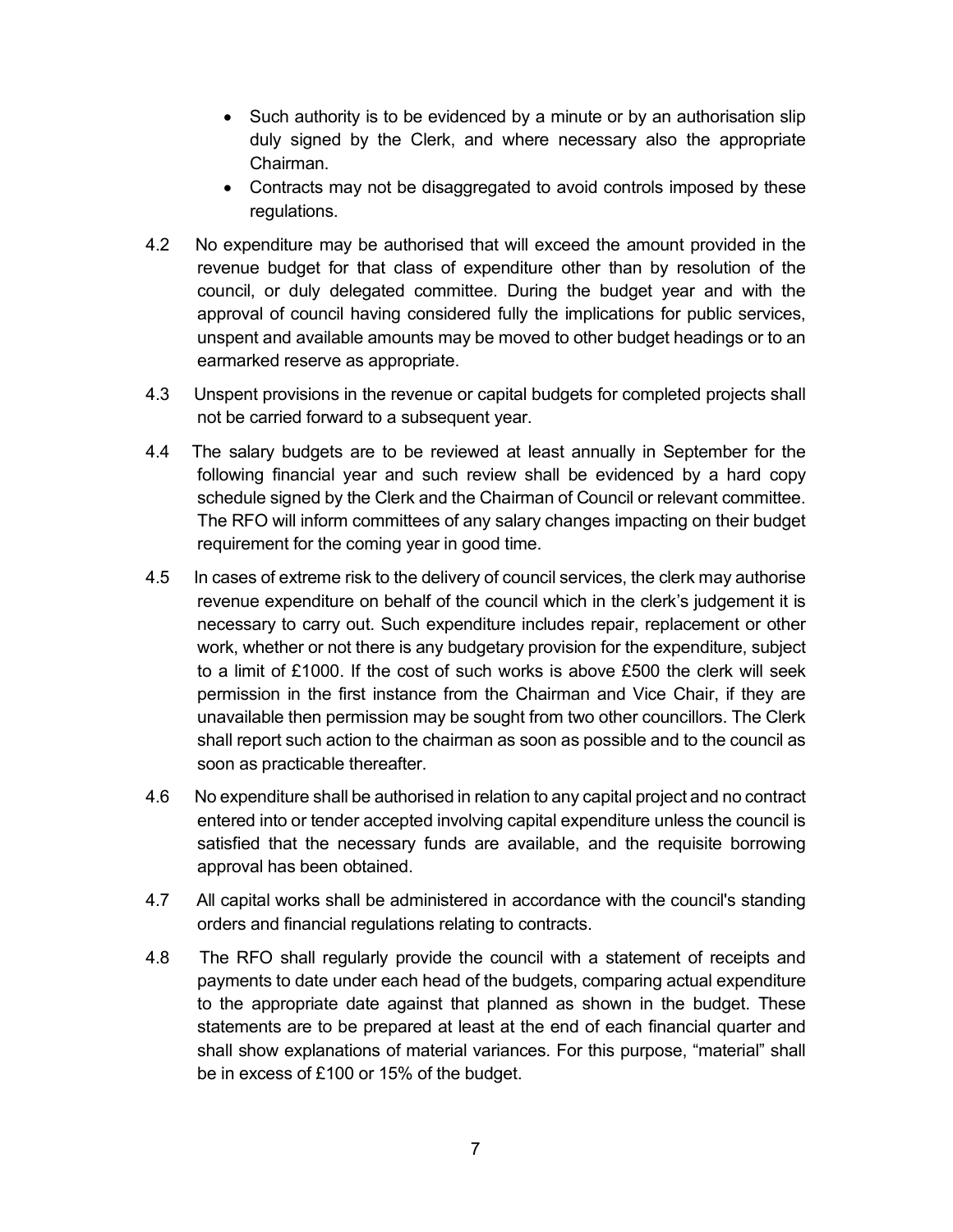4.9 Changes in earmarked reserves shall be approved by council as part of the budgetary control process.

### BANKING ARRANGEMENTS AND AUTHORISATION OF PAYMENTS

- 5.1 The RFO shall prepare a schedule of payments requiring authorisation, forming part of the Agenda for the Meeting and, together with the relevant invoices, present the schedule to council. The council shall review the schedule for compliance and, having satisfied itself shall authorise payment by a resolution of the council. The approved schedule shall be ruled off and initialled by the Chairman of the Meeting. A detailed list of all payments shall be disclosed within or as an attachment to the minutes of the meeting at which payment was authorised. Personal payments (including salaries, wages, expenses and any payment made in relation to the termination of a contract of employment) may be summarised to remove public access to any personal information.
- 5.2 All invoices for payment shall be examined, verified and certified by the RFO to confirm that the work, goods or services to which each invoice relates has been received, carried out, examined and represents expenditure previously approved by the council.
- 5.3 The RFO shall examine invoices for arithmetical accuracy and analyse them to the appropriate expenditure heading. The RFO shall take all steps to pay all invoices submitted, and which are in order, at the next available council meeting.
- 5.4 The Clerk and RFO shall have delegated authority to authorise the payment of items only in the following circumstances:
	- a) If a payment is necessary to avoid a charge to interest under the Late Payment of Commercial Debts (Interest) Act 1998, and the due date for payment is before the next scheduled Meeting of council, where the Clerk and RFO certify that there is no dispute or other reason to delay payment, provided that a list of such payments shall be submitted to the next appropriate meeting of council.
	- b) An expenditure item authorised under 5.6 below (continuing contracts and obligations) provided that a list of such payments shall be submitted to the next appropriate meeting of council [or finance committee]; or
	- c) Fund transfers within the councils banking arrangements up to the sum of £10,000, provided that a list of such payments shall be submitted to the next appropriate meeting of the council or finance committee.
- 5.5 For each financial year the Clerk and RFO shall draw up a list of due payments which arise on a regular basis as the result of a continuing contract, statutory duty, or obligation (such as but not exclusively, Salaries, PAYE and NI, Superannuation Fund and regular maintenance contracts and the like for which council [, or a duly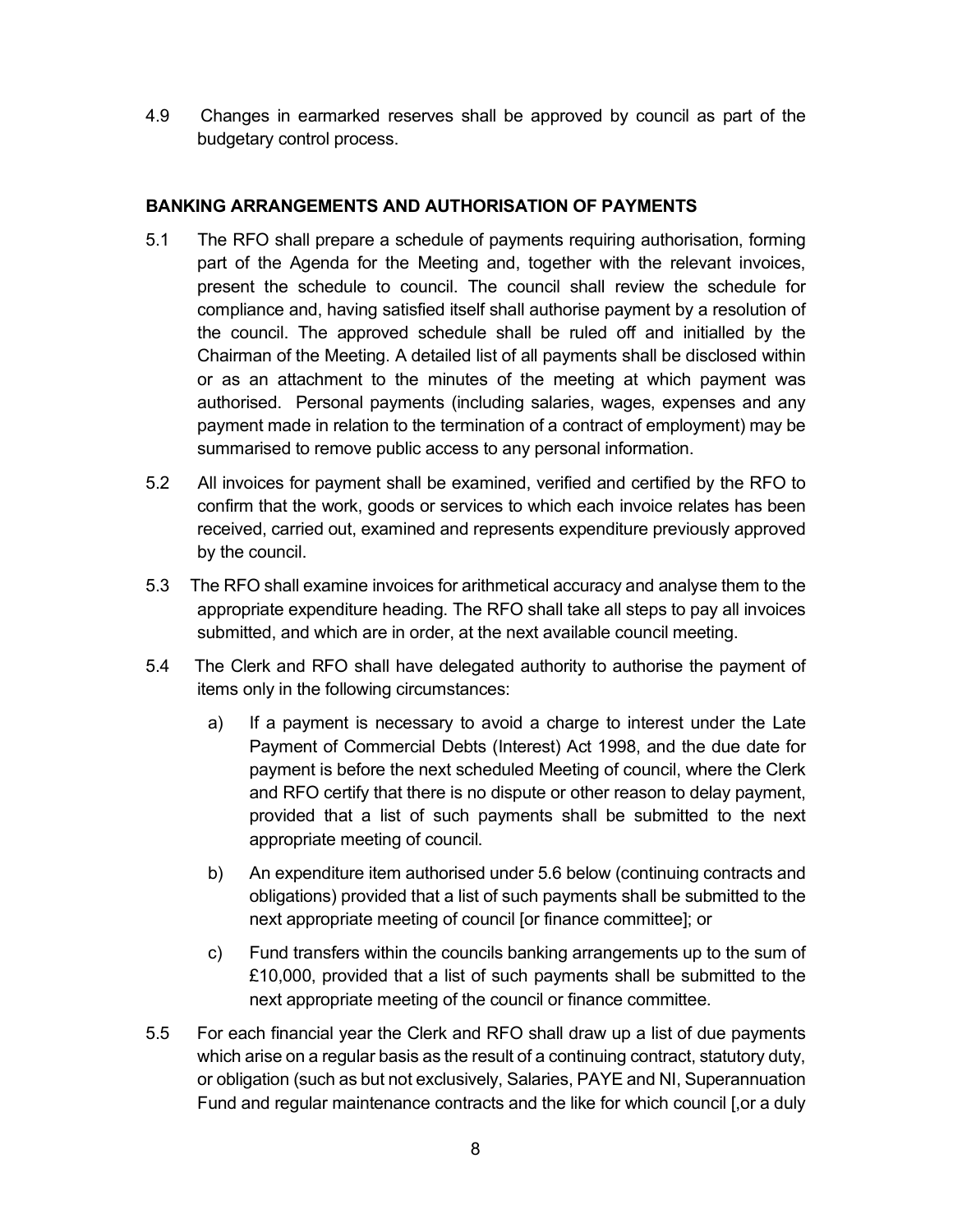authorised committee,] may authorise payment for the year provided that the requirements of regulation 4.1 (Budgetary Controls) are adhered to, provided also that a list of such payments shall be submitted to the next appropriate meeting of council [or Finance Committee].

- 5.6 A record of regular payments made under 5.6 above shall be drawn up and be signed by two members on each and every occasion when payment is authorised thus controlling the risk of duplicated payments being authorised and / or made.
- 5.7 In respect of grants a duly authorised committee shall approve expenditure within any limits set by the council and in accordance with any policy statement approved by the council. Any Revenue or capital Grant in excess of £5000 shall before payment, be subject to ratification by resolution of the council.
- 5.8 Recommendations to award grants in accordance with the Councils Grant Policy must be approved by full council.
- 5.9 Members are subject to the Councils Code of Conduct that has been adopted by the council and shall comply with the Code and Standing Orders when a decision to authorise or instruct payment is made in respect of a matter in which they have a disclosable pecuniary or other interest, unless a dispensation has been granted.
- 5.10 The council will aim to rotate the duties of members in these Regulations so that onerous duties are shared out as evenly as possible over time.
- 5.11 Any changes in the recorded details of suppliers, such as bank account records, shall be approved in writing by a member. Old (notified to the council by the clerk / RFO).

### INSTRUCTIONS FOR THE MAKING OF PAYMENTS

- 6.1 The council will make safe and efficient arrangements for the making of its payments.
- 6.2 Following authorisation under Financial Regulation 5 above, the council, a duly delegated committee or, if so delegated, the Clerk or RFO shall give instruction that a payment shall be made.
- 6.3 All payments shall be effected by cheque or other instructions to the council's bankers, or otherwise, in accordance with a resolution of council [or duly delegated committee].
- 6.4 Cheques or orders for payment drawn on the bank account in accordance with the schedule as presented to council shall be signed by two members of council, in accordance with a resolution instructing that payment. A member who is a bank signatory having a connection by virtue of family or business relationship with the beneficiary of a payment, should not, under normal circumstances, be a signatory to the payment in question.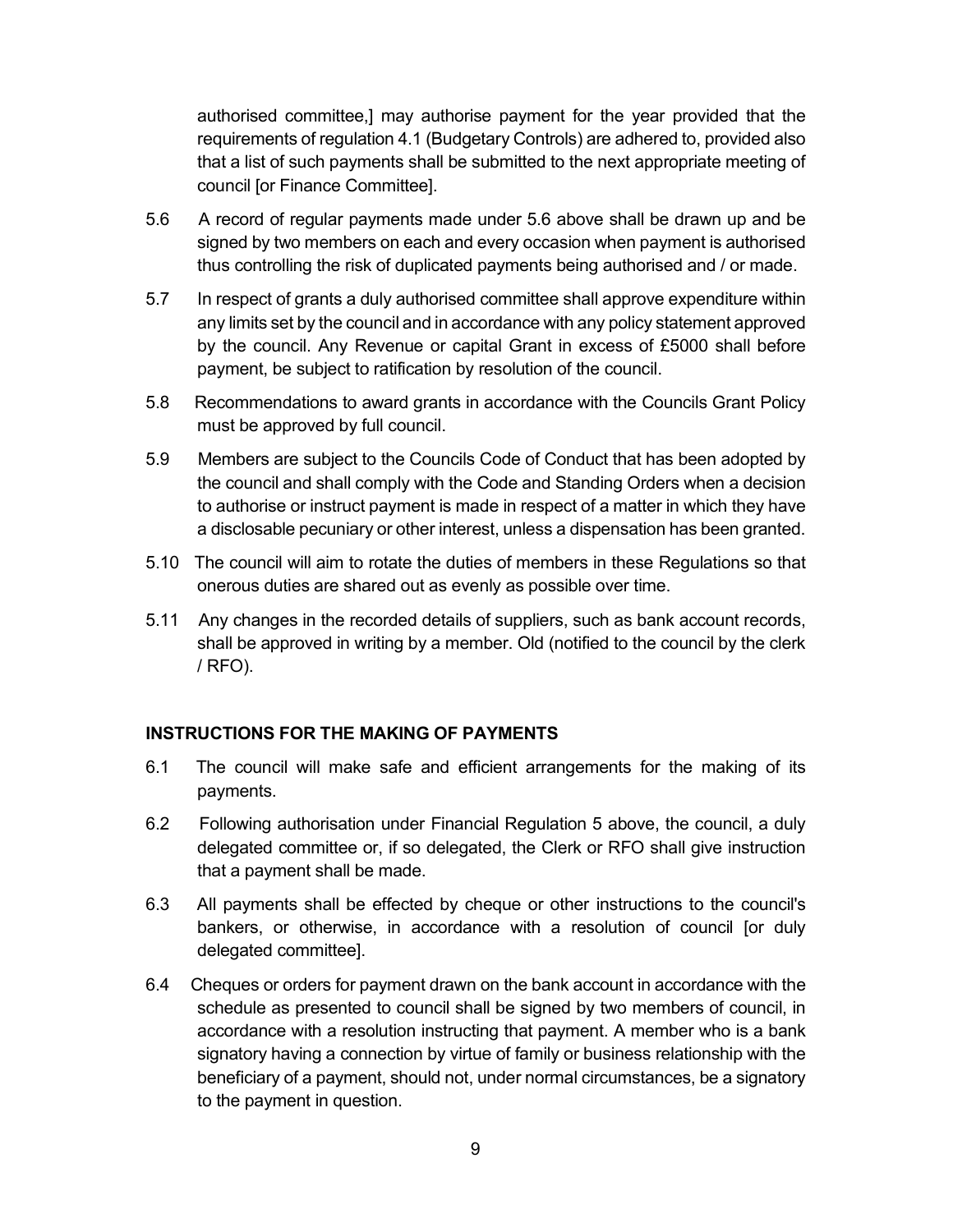- 6.5 To indicate agreement of the details shown on the cheque or order for payment with the counterfoil and the invoice or similar documentation, the same signatories must each also initial the cheque counterfoil.
- 6.6 Cheques or orders for payment shall not normally be presented for signature other than at a council meeting (including before or after such a meeting). Any signatures obtained away from such meetings shall be reported to the council at the next convenient meeting.
- 6.7 If thought appropriate by the council, payment for utility supplies (energy, telephone and water) and any National Non-Domestic Rates may be made by variable direct debit provided that the instructions are signed by two members and any payments are reported to council as made. The approval of the use of a variable direct debit shall be renewed by resolution of the council at least every year.
- 6.8 Payment for certain items (principally salaries) may be made by BACS or CHAPS provided that the instructions are signed, or otherwise evidenced by two authorised bank signatories, payments will be reported to council as made. The approval of the use of BACS or CHAPS order shall be renewed by resolution of the council at least every year.
- 6.9 Payment for certain items may be made by internet banking transfer provided evidence is retained showing which members approved the payment.
- 6.10 The identification number (PIN) and user ID/ Password will be held by the RFO, Deputy and Chairman only.
- 6.11 Where a computer requires use of a personal identification number (PIN) or other password(s), for access to the council's records on that computer, a note shall be made of the PIN and Passwords and shall be handed to and retained by the Chairman of Council in a sealed dated envelope. This envelope may not be opened other than in the presence of two other councillors. After the envelope has been opened, in any circumstances, the PIN and / or passwords shall be changed as soon as practicable. The fact that the sealed envelope has been opened, in whatever circumstances, shall be reported to all members immediately and formally to the next available meeting of the council. This will not be required for a member's personal computer used only for remote authorisation of bank payments.
- 6.12 No employee or councillor shall disclose any PIN or password, relevant to the working of the council or its bank accounts, to any person not authorised in writing by the council or a duly delegated committee.
- 6.13 Regular back-up copies of the records on any computer shall be made and shall be stored securely away from the computer in question, and preferably off site.
- 6.14 The council and any members using computers for the council's financial business, shall ensure that anti-virus, anti-spyware and firewall software with automatic updates, together with a high level of security is used.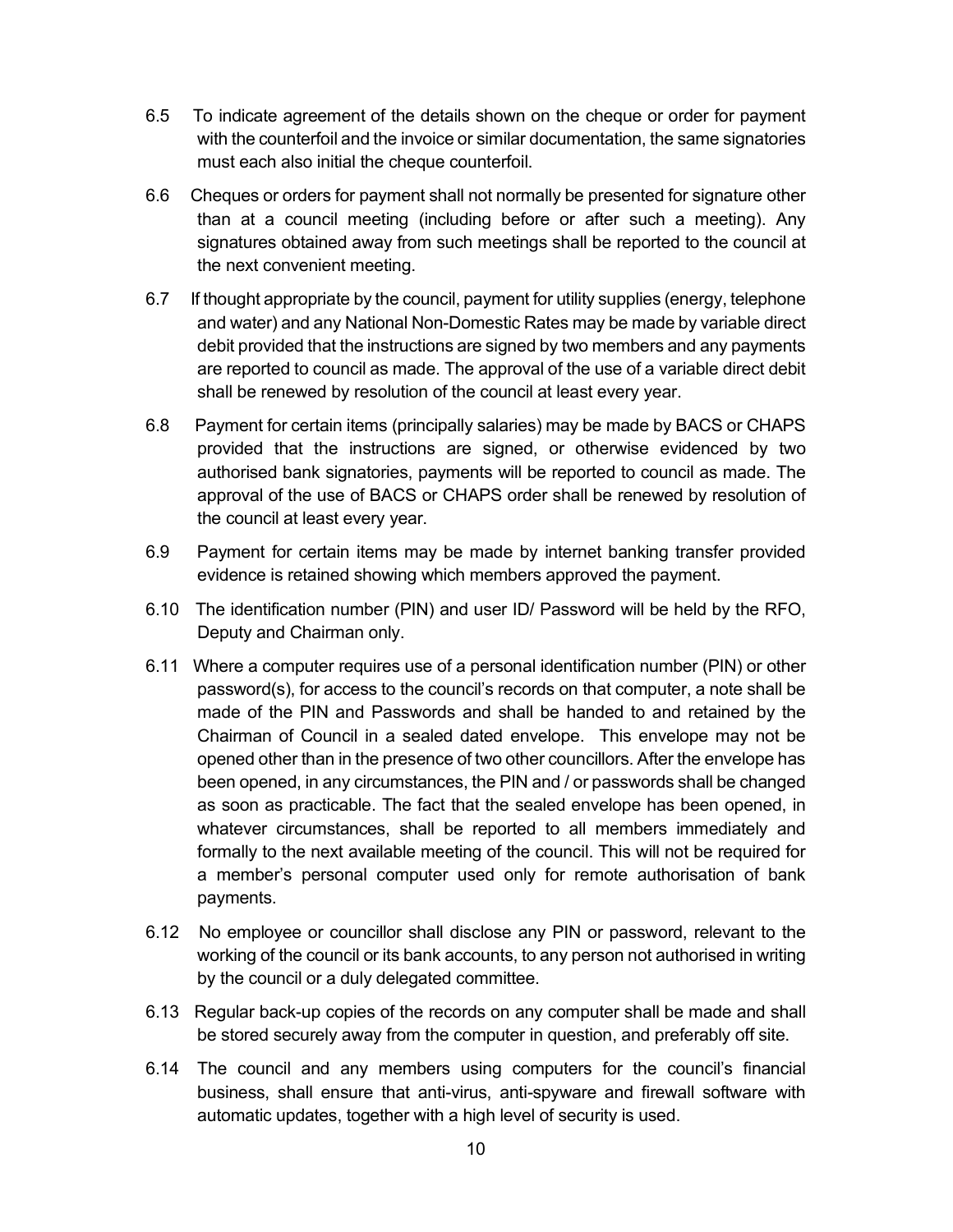- 6.15 Where internet banking arrangements are made with any bank, the Clerk [RFO] shall be appointed as the Service Administrator. The bank mandate approved by the council shall identify a number of councillors who will be authorised to approve transactions on those accounts.
- 6.16 Access to any internet banking accounts will be directly to the access page (which may be saved under "favourites"), and not through a search engine or e-mail link. Remembered or saved passwords facilities must not be used on any computer used for council banking work. Breach of this Regulation will be treated as a very serious matter under these regulations.
- 6.17. Changes to account details for suppliers, which are used for internet banking may only be changed on written hard copy notification by the supplier and supported by hard copy authority for change signed by the Clerk / RFO and a member. A programme of regular checks of standing data with suppliers will be followed.
- 6.18 Any debit card issued for use will be specifically restricted to the Clerk/RFO and the Chairman and will also be restricted to a single transaction maximum value of £500, unless authorised by council or finance committee in writing before any order is placed.
- 6.19 A pre-paid debit card may be issued to employees with varying limits. These limits will be set by the council Finance Committee. Transactions and purchases made will be reported to St Dennis Parish Council Finance Committee and authority for topping-up shall be at the discretion of the council's Finance Committee.
- 6.20 Any corporate credit card or trade card account opened by the council will be specifically restricted to use by the Clerk and RFO and shall be subject to automatic payment in full at each month-end. Personal credit or debit cards of members or staff will not be used under any circumstances.
- 6.21 The RFO may provide petty cash to officers for the purpose of defraying operational and other expenses. Vouchers for payments made shall be forwarded to the RFO with a claim for reimbursement.
	- a) The RFO shall maintain a petty cash float of £100 for the purpose of defraying operational and other expenses. Vouchers for payments made from petty cash shall be kept substantiating the payment.
	- b) Income received must not be paid into the petty cash float but must be separately banked, as provided elsewhere in these regulations.
	- c) Payments to maintain the petty cash float shall be shown separately on the schedule of payments presented to council under 5.2 above.
	- d) In exceptional circumstances petty cash purchases can be made with a card, such circumstances will be authorised by resolution of the Council for a specified period of time and will not exceed £30 per transaction without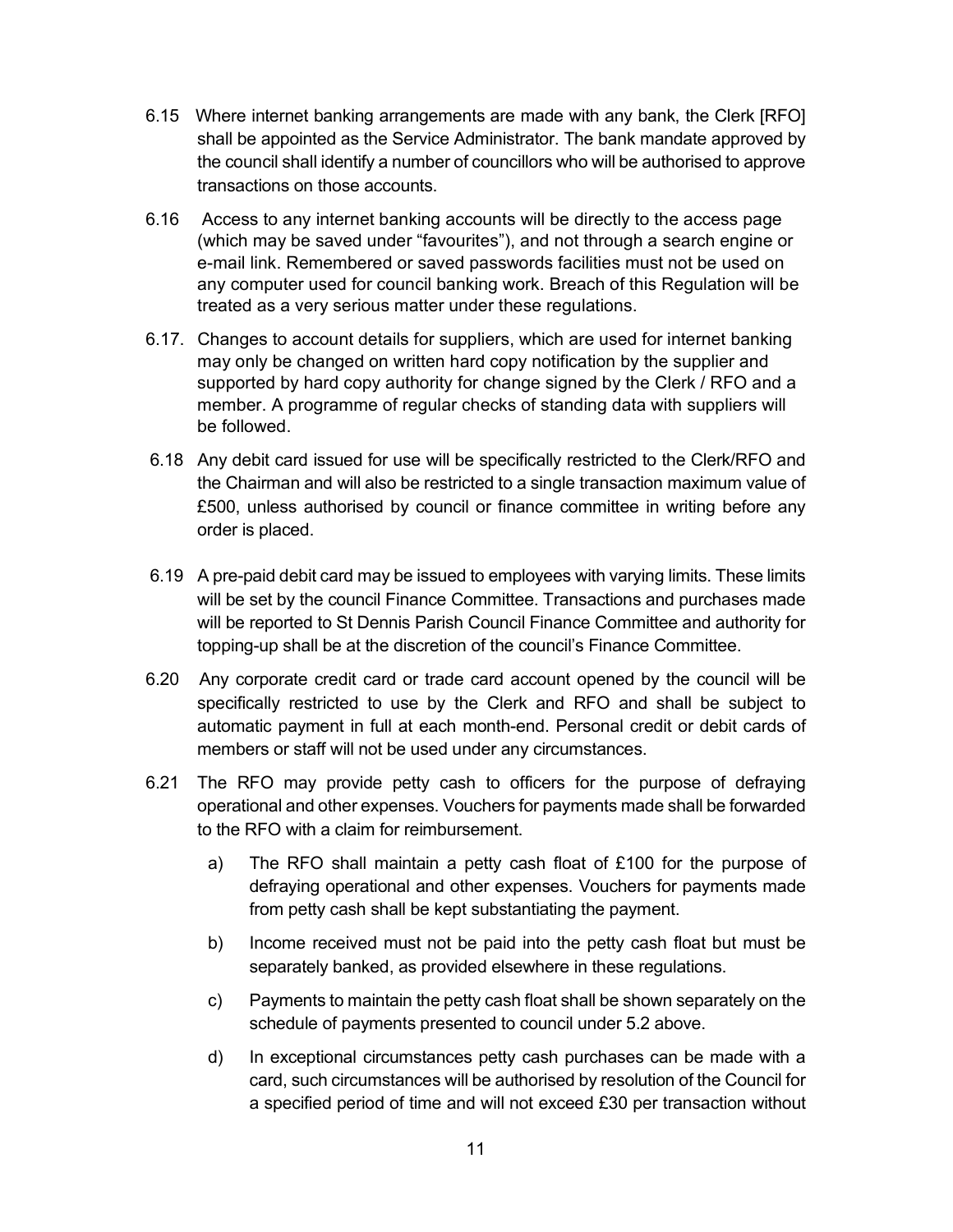prior authority of the Chair or Vice Chair and will be agreed at the next Full Council Meeting. Card purchase must not exceed the £100 petty cash limit within any given monthly period.

### PAYMENT OF SALARIES

- 7.1 As an employer, the council shall make arrangements to meet fully the statutory requirements placed on all employers by PAYE and National Insurance legislation. The payment of all salaries shall be made in accordance with payroll records and the rules of PAYE and National Insurance currently operating, and salary rates shall be as agreed by council, or duly delegated committee.
- 7.2 Payment of salaries and payment of deductions from salary such as may be required to be made for tax, national insurance and pension contributions, or similar statutory or discretionary deductions must be made in accordance with the payroll records and on the appropriate dates stipulated in employment contracts, provided that each payment is reported to the next available council meeting, as set out in these regulations above.
- 7.3 No changes shall be made to any employee's pay, emoluments, or terms and conditions of employment without the prior consent of the Staffing & GDPR Committee and their recommendations shall be submitted to Full Council for approval.
- 7.4 Each and every payment to employees shall be recorded in a separate confidential record. This confidential record is not open to inspection or review (under the Freedom of Information Act 2000 or otherwise) other than:
	- a) by any councillor who can demonstrate a need to know;
	- b) by the internal / external auditor: or
	- c) by any person authorised under Audit Commission Act 1998, or any superseding legislation.
- 7.5 The total Salary payments in each calendar month shall be reported with all other payments as be required under these Financial Regulations, to ensure that only payments due for the period have actually been paid.
- 7.6 An effective system of personal performance management should be maintained for the senior officers.
- 7.7 Any termination payments shall be supported by a clear business case and reported to the council. Termination payments shall only be authorised by Council.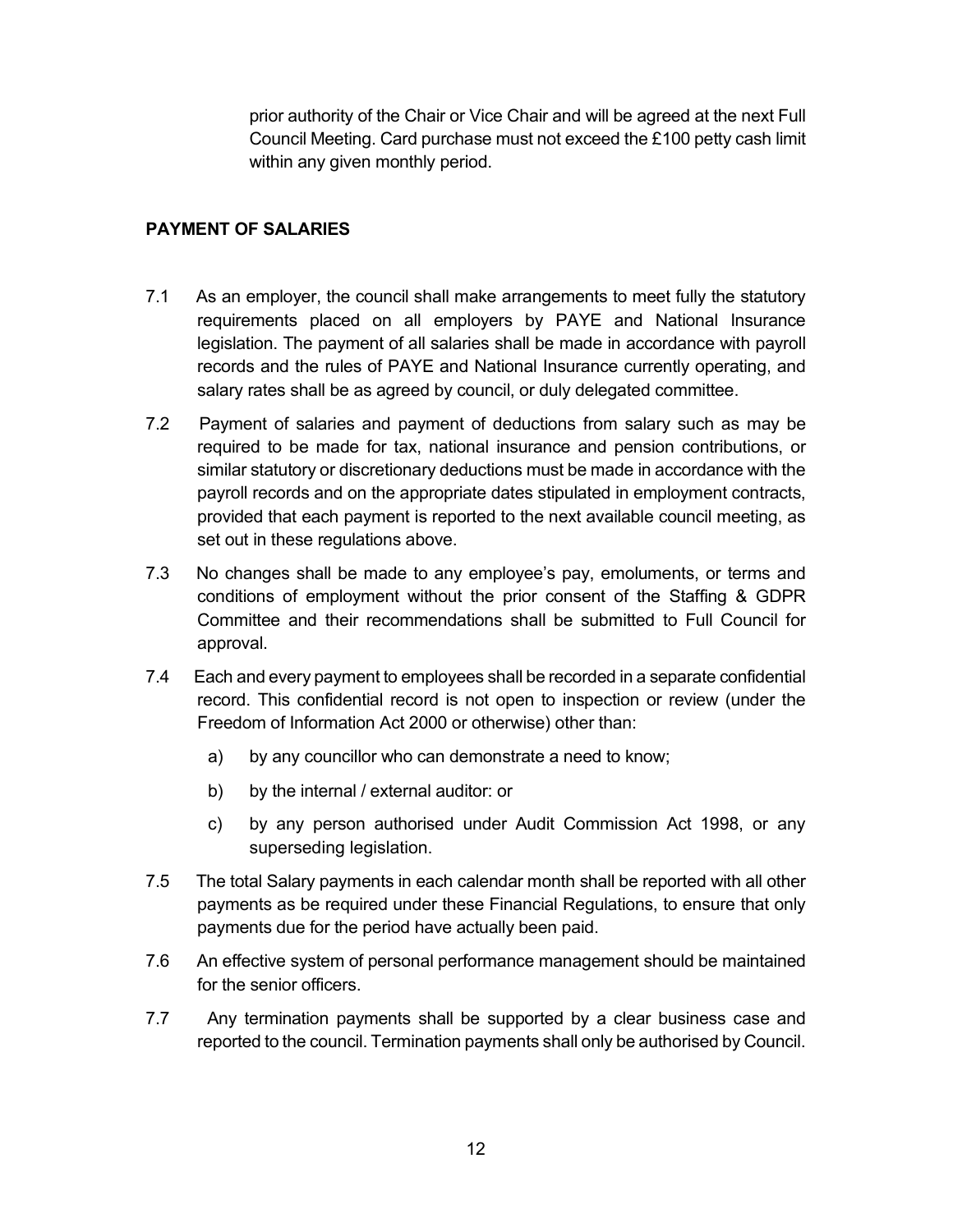### LOANS AND INVESTMENTS

- 8.1 All borrowings shall be effected in the name of the council, after obtaining any necessary borrowing approval. Any application for borrowing approval shall be approved by Full Council as to terms and purpose. The application for borrowing approval, and subsequent arrangements for the loan shall only be approved by full council.
- 8.2 Any financial arrangement which does not require formal borrowing approval shall be subject to approval by the full council. In each case a report in writing shall be provided to council in respect of value for money for the proposed transaction.
- 8.3 The council will arrange with the council's banks and investment providers for the sending of a copy of each statement of account to the Chairman of the council at the same time as one is issued to the Clerk or RFO.
- 8.4 All loans and investments shall be negotiated in the name of the council and shall be for a set period in accordance with council policy.
- 8.5 The council shall consider the need for an Investment Strategy and Policy which, if drawn up, shall be in accordance with relevant regulations, proper practices and guidance. Any Strategy and Policy shall be reviewed by the council at least annually.
- 8.6 All investments of money under the control of the council shall be in the name of the council.
- 8.7 All investment certificates and other documents relating thereto shall be retained in the custody of the RFO.
- 8.8 Payments in respect of short term or long-term investments, including transfers between bank accounts held in the same bank, or branch, shall be made in accordance with Regulation 5 (Authorisation of payments) and Regulation 6 (Instructions for payment).

### INCOME

- 9.1 The collection of all sums due to the council shall be the responsibility of and under the supervision of the RFO.
- 9.2 Particulars of all charges to be made for work done, services rendered or goods supplied shall be agreed annually by the council, notified to the RFO and the RFO shall be responsible for the collection of all accounts due to the council.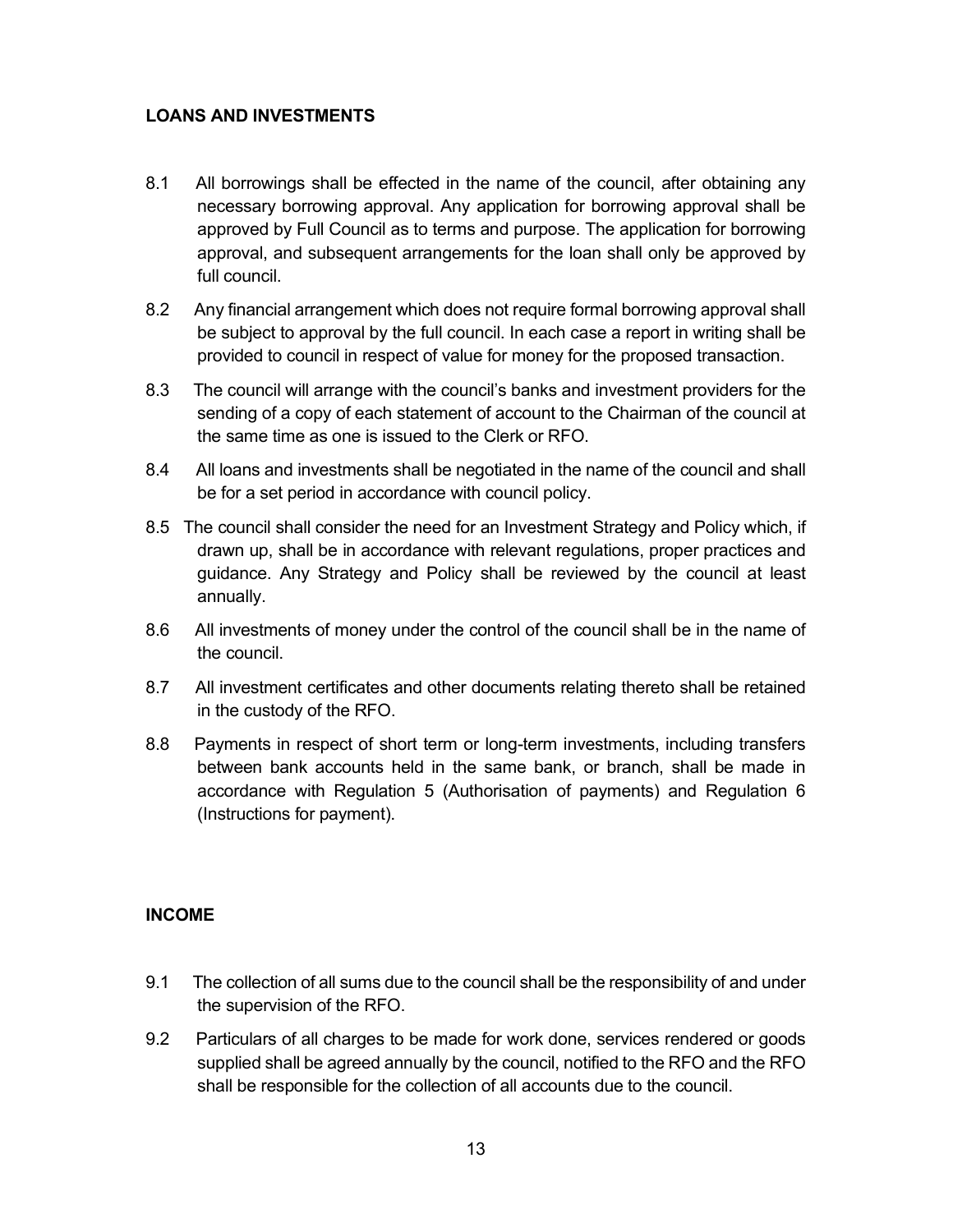- 9.3 The council will review all fees and charges at least annually, following a report of the RFO.
- 9.4 Any sums found to be irrecoverable and any bad debts shall be reported to the council and shall be written off in the year.
- 9.5 All sums received on behalf of the council shall be banked intact as directed by the RFO. In all cases, all receipts shall be deposited with the council's bankers with such frequency as the RFO considers necessary.
- 9.6 The origin of each receipt shall be entered on the paying-in slip.
- 9.7 Personal cheques shall not be cashed out of money held on behalf of the council.
- 9.8 The RFO shall promptly complete any VAT Return that is required. Any repayment claim due in accordance with VAT Act 1994 section 33 shall be made at least annually coinciding with the financial year end.
- 9.9 Where any significant sums of cash are regularly received by the council, the RFO shall take such steps as are agreed by the council to ensure that more than one person is present when the cash is counted in the first instance, that there is a reconciliation to some form of control such as ticket issues, and that appropriate care is taken in the security and safety of individuals banking such cash.
- 9.10 Any income arising which is the property of a charitable trust shall be paid into a charitable bank account. Instructions for the payment of funds due from the charitable trust to the council (to meet expenditure already incurred by the authority) will be given by the Managing Trustees of the charity meeting separately from any council meeting. (see also Regulation 16 below).

### ORDERS FOR WORK, GOODS AND SERVICES

- 10.1 An official order or letter shall be issued for all work, goods and services unless a formal contract is to be prepared or an official order would be inappropriate. Copies of orders shall be retained.
- 10.2 Order books shall be controlled by the RFO.
- 10.3 All members and officers are responsible for obtaining value for money at all times. An officer issuing an official order shall ensure as far as reasonable and practicable that the best available terms are obtained in respect of each transaction, usually by obtaining three or more quotations or estimates from appropriate suppliers, subject to any de minimis provisions in Regulation 11.(i) below.
- 10.3 A member may not issue an official order or make any contract on behalf of the council.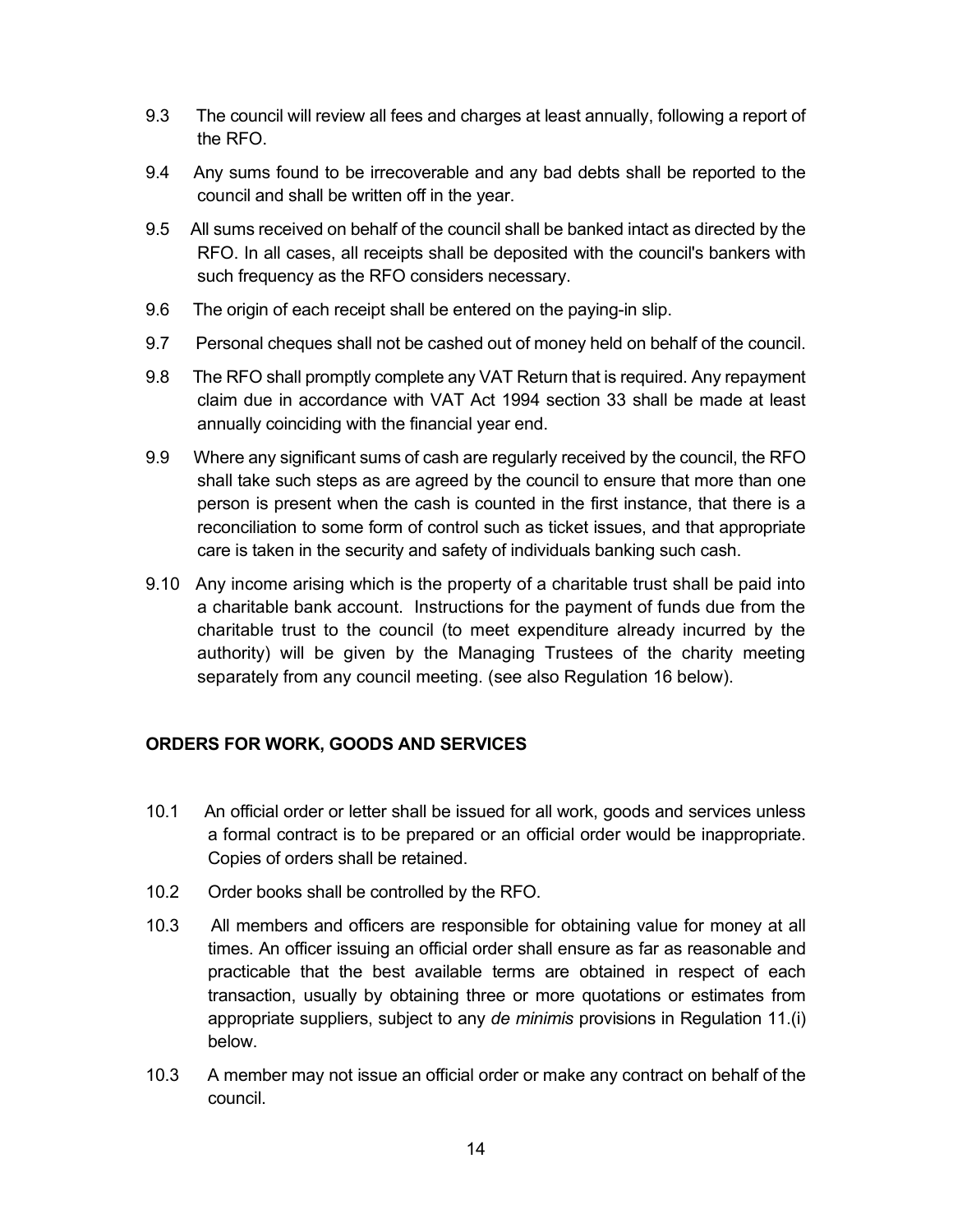10.4 The RFO shall verify the lawful nature of any proposed purchase before the issue of any order, and in the case of new or infrequent purchases or payments, the RFO shall ensure that the statutory authority shall be reported to the meeting at which the order is approved so that the minutes can record the power being used.

### CONTRACTS

- 11.1 Procedures as to contracts are laid down as follows:
	- a. Every contract shall comply with these financial regulations, and no exceptions shall be made otherwise than in an emergency provided that this regulation need not apply to contracts which relate to items (i) to (vi) below:
		- i. for the supply of gas, electricity, water, sewerage and telephone services;
		- ii. for specialist services, such as are provided by legal professionals acting in disputes;
		- iii. for work to be executed or goods or materials to be supplied which consist of repairs to or parts for existing machinery or equipment or plant;
		- iv. for work to be executed or goods or materials to be supplied which constitute an extension of an existing contract by the council;
		- v. for additional audit work of the external auditor up to an estimated value of £500 (in excess of this sum the Clerk and RFO shall act after consultation with the Chairman and Vice Chairman of council and finance Committee).
		- vi. for goods or materials proposed to be purchased which are proprietary articles and / or are only sold at a fixed price.
	- b) Where the council intends to procure or award a public supply contract, public service contract or public works contract as defined by The Public Contracts Regulations 2015 ("the Regulations") which is valued at £25,000 or more, the council shall comply with the relevant requirements of the Regulations<sup>2</sup>.
	- c) The full requirements of The Regulations, as applicable, shall be followed in respect of the tendering and award of a public supply contract, public service contract or public works contract which exceed thresholds in The Regulations

 $2$  The Regulations require councils to use the Contracts Finder website to advertise contract opportunities, set out the procedures to be followed in awarding new contracts and to publicise the award of new contracts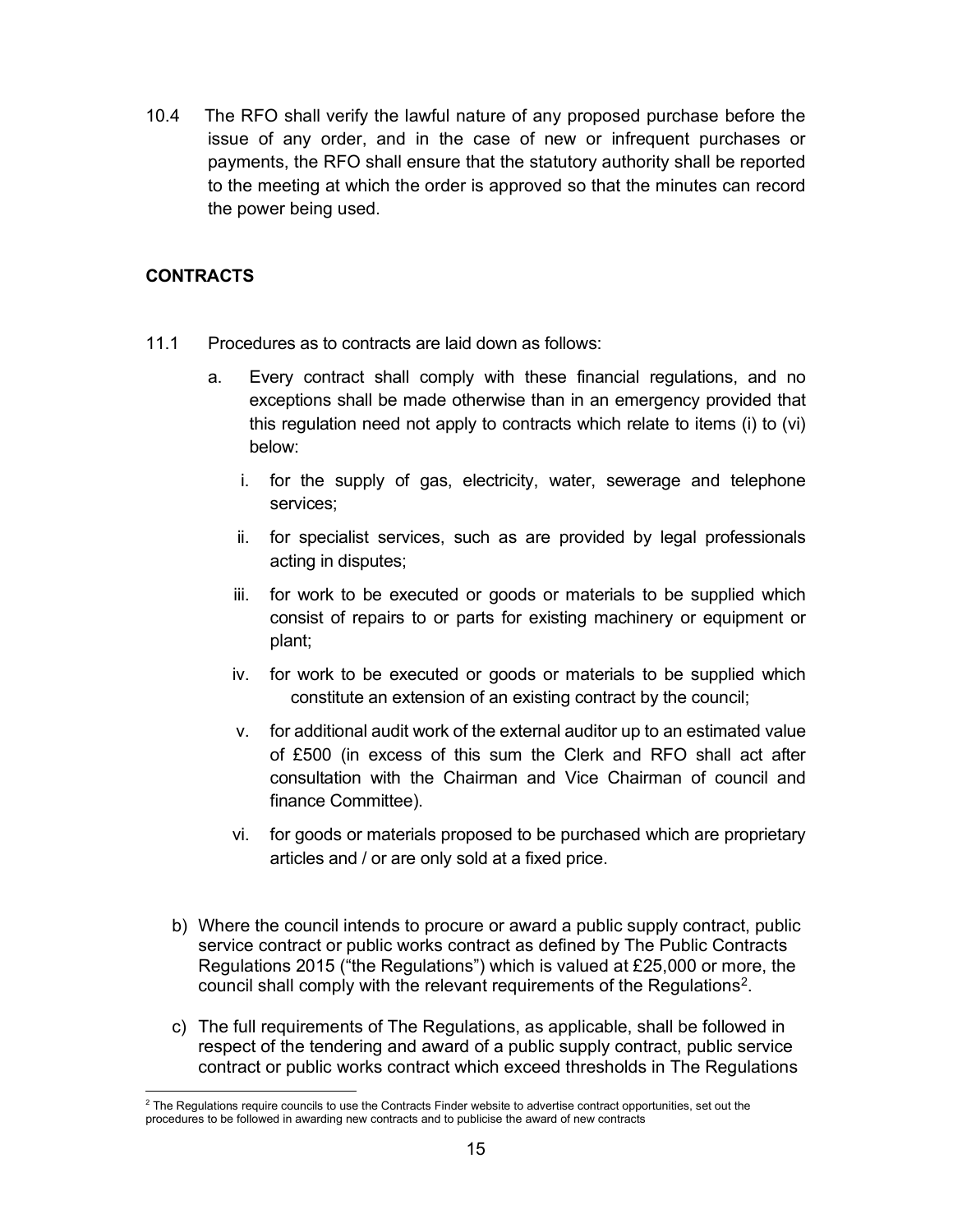set by the Public Contracts Directive 2014/24/EU (which may change from time to time) $3$ .

- d) Where it is intended to enter into a contract exceeding [£1,000] in value for the supply of goods or materials or for the execution of works or specialist services other than such goods, materials, works or specialist services as are excepted as set out in paragraph the Clerk shall invite tenders from at least three firms.
- e) When applications are made to waive financial regulations relating to contracts to enable a price to be negotiated without competition the reason shall be embodied in a recommendation to the council.
- f) Such invitation to tender shall state the general nature of the intended contract and the Clerk shall obtain the necessary technical assistance to prepare a specification in appropriate cases. The invitation shall in addition state that tenders must be addressed to the Clerk in the ordinary course of post. Each tendering firm shall be supplied with a specifically marked envelope in which the tender is to be sealed and remain sealed until the prescribed date for opening tenders for that contract.
- g) All sealed tenders shall be opened at the same time on the prescribed date by the Clerk in the presence of at least one member of council.
- h) Any invitation to tender issued under this regulation shall be subject to Standing Order19 Financial controls and Procurement and shall refer to the terms of the Bribery Act 2010.
- i) When it is to enter into a contract of less than  $[£1,000]$  in value for the supply of goods or materials or for the execution of works or specialist services other than such goods, materials, works or specialist services as are excepted as set out in paragraph (a) the Clerk or RFO shall obtain 3 quotations (priced descriptions of the proposed supply); where the value is below £1,000 and above £100 the Clerk or RFO shall strive to obtain 3 estimates. Otherwise, Regulation 10 (3) above shall apply.
- j) The council shall not be obliged to accept the lowest or any tender, quote or estimate.
- k) In the event the Council, does not accept any tender, quote or estimate, the work is not allocated, and the council requires further pricing, provided that the specification does not change, no person shall be permitted to submit a later tender, estimate or quote who was present when the original decision making process was being undertaken.

<sup>&</sup>lt;sup>3</sup> Thresholds currently applicable are:

a) For public supply and public service contracts 209,000 Euros (£181,302)

b) For public works contracts 5,225,000 Euros (£4,551,413)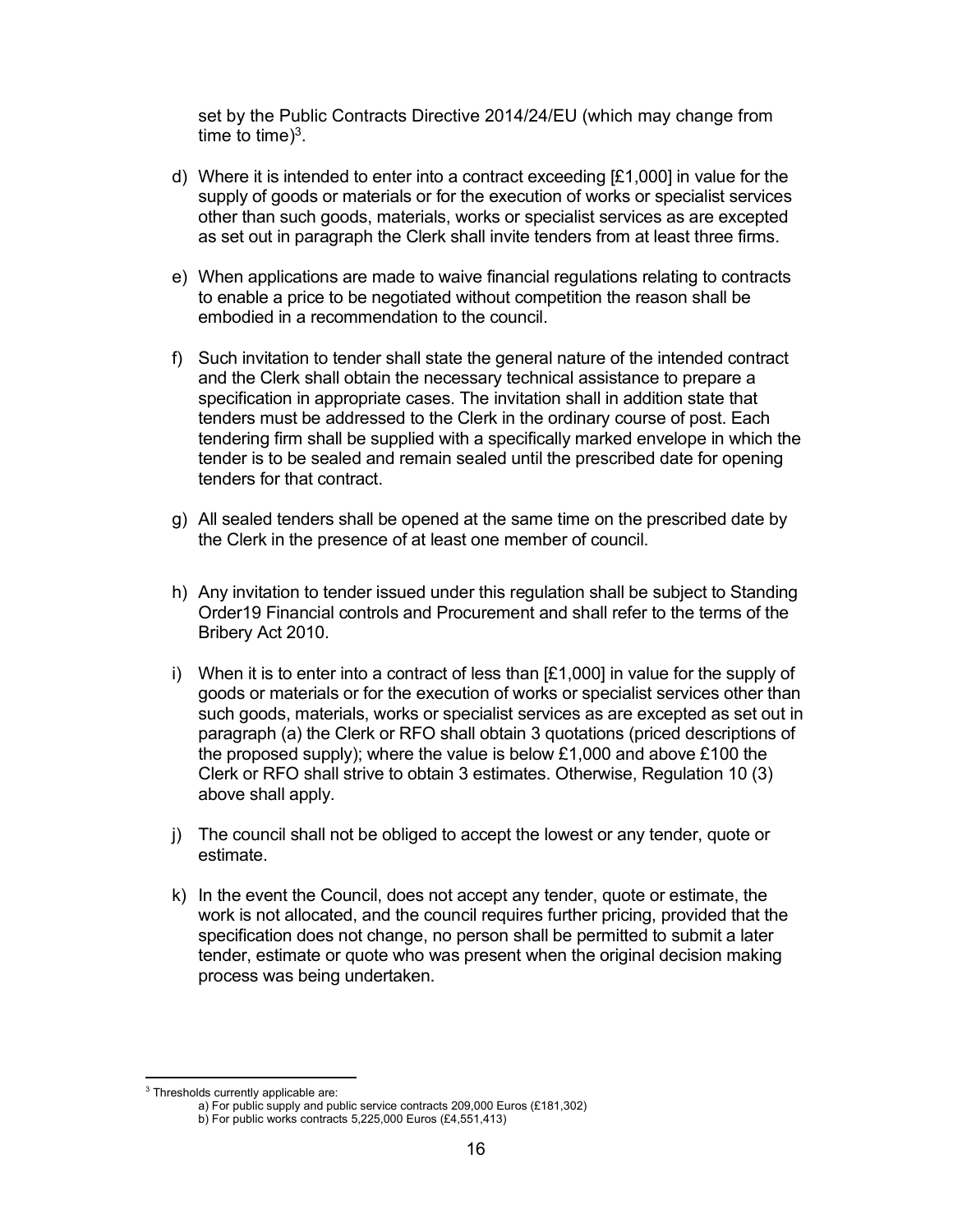l) The European Union Procurement Directive shall apply and the terms of the Public Contracts Regulations 2006 and the Utilities Contracts Regulations 2006 including thresholds shall be followed.

## PAYMENTS UNDER CONTRACTS FOR BUILDING OR OTHER CONSTRUCTION **WORKS**

- 12.1 Payments on account of the contract sum shall be made within the time specified in the contract by the RFO upon authorised certificates of the architect or other consultants engaged to supervise the contract (subject to any percentage withholding as may be agreed in the particular contract).
- 12.2 Where contracts provide for payment by instalments the RFO shall maintain a record of all such payments. In any case where it is estimated that the total cost of work carried out under a contract, excluding agreed variations, will exceed the contract sum of 5% or more a report shall be submitted to the council.
- 12.3 Any variation to a contract or addition to or omission from a contract must be approved by the council and Clerk to the contractor in writing before any work has begun. Any additional financial costs must be reported to Full Council.

### STORES AND EQUIPMENT

- 13.1 The officer in charge of each section shall be responsible for the care and custody of stores and equipment in that section.
- 13.2 Delivery notes shall be obtained in respect of all goods received into store or otherwise delivered and goods must be checked as to order and quality at the time delivery is made.
- 13.3 Stocks shall be kept at the minimum levels consistent with operational requirements.
- 13.4 The RFO shall be responsible for periodic checks of stocks and stores at least annually.

### ASSETS, PROPERTIES AND ESTATES

14.1 The Clerk shall make appropriate arrangements for the custody of all title deeds and Land Registry Certificates of properties held by the council. The RFO shall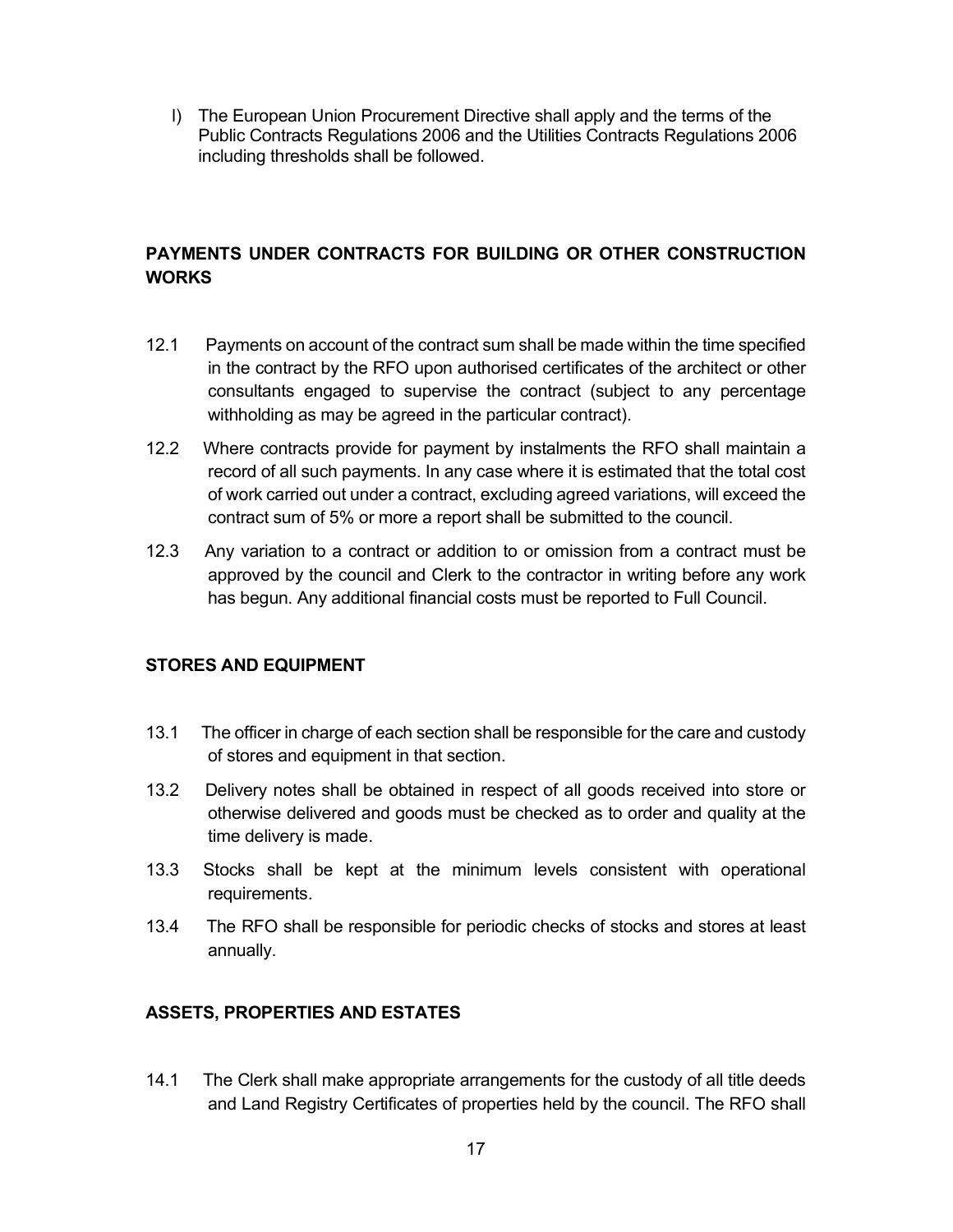ensure a record is maintained of all properties held by the council, recording the location, extent, plan, reference, purchase details, nature of the interest, tenancies granted, rents payable and purpose for which held in accordance with Accounts and Audit Regulations.

- 14.2 No tangible moveable property shall be purchased or otherwise acquired, sold, leased or otherwise disposed of, without the authority of the council, together with any other consents required by law, save where the estimated value of any one item of tangible movable property does not exceed £100.
- 14.3 No real property (interests in land) shall be sold, leased and otherwise disposed of without the authority of the council, together with any other consents required by law. In each case a report in writing detailing the valuation and surveyed condition of the property (including matters such as planning permissions and covenants) together with a proper business case (including an adequate level of consultation with the electorate).
- 14.4 No real property (interests in land) shall be purchased or acquired without the authority of the full council. In each case a report in writing shall be provided to council in respect of valuation and surveyed condition of the property (including matters such as planning permissions and covenants) together with a proper business case (including and adequate level of consultation with the electorate).
- 14.5 Subject only to the limit set out in Regulation 14.2 above, no tangible moveable property shall be purchased or acquired without the authority of the full council. In each case a report in writing shall be provided to council with a full business case.
- 14.6 The RFO shall ensure that an appropriate and accurate Register of Assets and Investments is kept up to date. The continued existence of tangible assets shown in the Register shall be verified at least annually, possibly in conjunction with a health and safety inspection of assets.

#### **INSURANCE**

- 15.1 Following the annual risk assessment (per Financial Regulation 17), the RFO shall effect all insurances and negotiate all claims on the council's insurers in consultation with the Chairman and Vice Chair.
- 15.2 The Clerk shall give prompt notification to the Council of all new risks, properties or vehicles which require to be insured and of any alterations affecting existing insurances.
- 15.3 The RFO shall keep a record of all insurances effected by the council and the property and risks covered thereby and annually review it.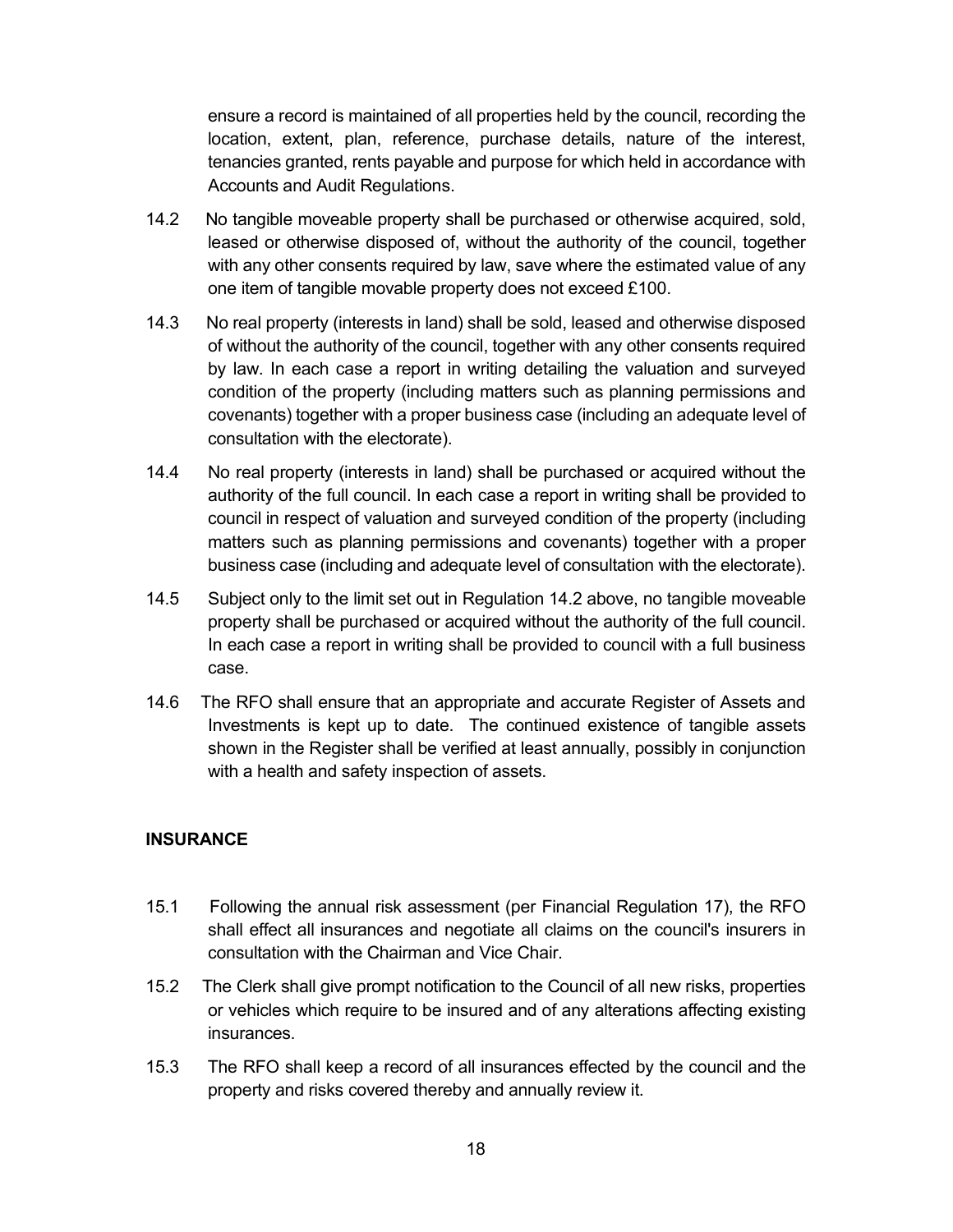- 15.4 The RFO shall be notified of any loss liability or damage or of any event likely to lead to a claim and shall report these to council at the next available meeting.
- 15.5 All appropriate members and employees of the council shall be included in a suitable form of security or fidelity guarantee insurance which shall cover the maximum risk exposure as determined annually by the council.

### **CHARITIES**

16.1 Where the council is sole managing trustee of a charitable body the Clerk and RFO shall ensure that separate accounts are kept of the funds held on charitable trusts and separate financial reports made in such form as shall be appropriate, in accordance with Charity Law and legislation, or as determined by the Charity Commission. The Clerk and RFO shall arrange for any audit or independent examination as may be required by Charity Law or any Governing Document.

### RISK MANAGEMENT

- 17.1 The council is responsible for putting in place arrangements for the management of risk. The RFO shall prepare, for approval by the council, risk management policy statements in respect of all activities of the council. Risk policy statements and consequential risk management arrangements shall be reviewed by the council at least annually.
- 17.2 When considering any new activity, the Deputy Clerk with the RFO shall prepare a draft risk assessment including risk management proposals for consideration and adoption by the council.

### SUSPENSION AND REVISION OF FINANCIAL REGULATIONS

- 18.1 It shall be the duty of the council to review the Financial Regulations of the council from time to time. The Clerk shall make arrangements to monitor changes in legislation or proper practices and shall advise the council of any requirement for a consequential amendment to these financial regulations.
- 18.2 The council may, by resolution of the council duly notified prior to the relevant meeting of council, suspend any part of these Financial Regulations provided that reasons for the suspension are recorded and that an assessment of the